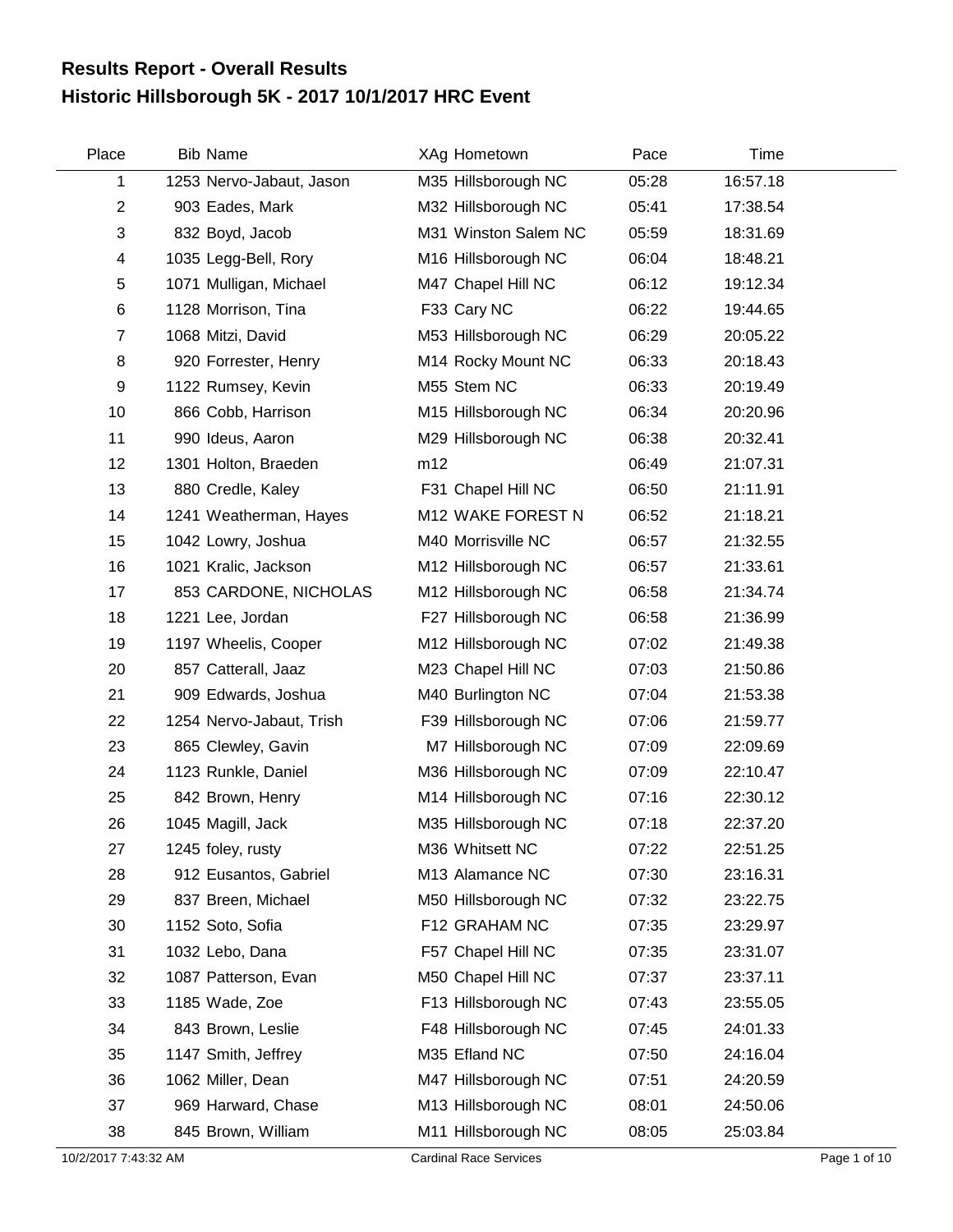| Place | <b>Bib Name</b>          | XAg Hometown             | Pace  | Time     |  |
|-------|--------------------------|--------------------------|-------|----------|--|
| 39    | 1146 smith, Annabel      | F16 DURHAM NC            | 08:06 | 25:05.44 |  |
| 40    | 821 berge, christopher   | M44 Hillsborough NC      | 08:06 | 25:06.43 |  |
| 41    | 1154 Steinbach, Jeff     | M36 Hillsborough NC      | 08:06 | 25:07.75 |  |
| 42    | 870 Cook, Leah           | F50 Cedar Grove NC       | 08:09 | 25:14.63 |  |
| 43    | 1137 Sehn, Nick          | M38 Hillsborough NC      | 08:09 | 25:15.73 |  |
| 44    | 884 Dalva-Baird, Zachary | M10 Chapel Hill NC       | 08:11 | 25:22.41 |  |
| 45    | 826 Blake, Sean          | M52 DURHAM NC            | 08:14 | 25:30.47 |  |
| 46    | 1058 Meschko, Melinda    | F38 Hillsborough NC      | 08:14 | 25:31.25 |  |
| 47    | 1020 Kralic, Griffin     | M9 Hillsborough NC       | 08:15 | 25:35.20 |  |
| 48    | 828 Boldt, Ashley        | F18 Arlington Heights IL | 08:16 | 25:37.27 |  |
| 49    | 970 Hay, Mike            | M32 DURHAM NC            | 08:19 | 25:45.59 |  |
| 50    | 1170 Tong, Evan          | M35 Hillsborough NC      | 08:19 | 25:46.28 |  |
| 51    | 805 Albaugh, Tim         | M57 Hillsborough NC      | 08:22 | 25:55.00 |  |
| 52    | 1222 Nevius, Sherri      | F41 DURHAM NC            | 08:22 | 25:57.27 |  |
| 53    | 1101 Pierce, Emily       | F12 Hurdle Mills NC      | 08:23 | 25:57.84 |  |
| 54    | 836 Breen, Hannah        | F9 Hillsborough NC       | 08:23 | 25:59.24 |  |
| 55    | 915 Fenwick, Sarah       | F13 Hillsborough NC      | 08:23 | 25:59.54 |  |
| 56    | 974 Helms, Craig         | M57 Chapel Hill NC       | 08:26 | 26:07.65 |  |
| 57    | 809 Andre, Alex          | M10 Hillsborough NC      | 08:30 | 26:21.17 |  |
| 58    | 1199 Wileman, Tom        | M14 Hillsborough NC      | 08:31 | 26:24.22 |  |
| 59    | 1150 Soher, Patrick      | M9 Chapel Hill NC        | 08:36 | 26:39.95 |  |
| 60    | 1144 Shubert, Tiffany    | F47 Chapel Hill NC       | 08:36 | 26:41.15 |  |
| 61    | 1113 Rattanavong, Steve  | M46 Hillsborough NC      | 08:37 | 26:42.01 |  |
| 62    | 1111 Porter, Tom         | M56 Hillsborough NC      | 08:39 | 26:47.66 |  |
| 63    | 1217 Jimison, Gabriel    | M13 Hillsborough NC      | 08:39 | 26:48.98 |  |
| 64    | 1163 Thayer, Daniel      | M32 Chapel Hill NC       | 08:39 | 26:49.61 |  |
| 65    | 1139 Settlemires, Ivy    | F32 Chapel Hill NC       | 08:40 | 26:51.59 |  |
| 66    | 838 Breen, Miyuki        | F45 Hillsborough NC      | 08:41 | 26:53.97 |  |
| 67    | 1158 Straub, James       | M14 Chapel Hill NC       | 08:41 | 26:55.66 |  |
| 68    | 1203 Yarbrough, Kaylea G | F35 Mebane NC            | 08:41 | 26:56.61 |  |
| 69    | 945 Gromyko, Lucas       | M17 Hillsborough NC      | 08:44 | 27:05.27 |  |
| 70    | 940 Graham, Brooke       | F20 Hillsborough NC      | 08:45 | 27:08.65 |  |
| 71    | 1213 Hofbauer, Alex      | M11 Mebane NC            | 08:45 | 27:08.77 |  |
| 72    | 942 Graham, Marty        | M52 Hillsborough NC      | 08:46 | 27:09.34 |  |
| 73    | 1219 Jones, Tyre'k       | M33 Raleigh NC           | 08:47 | 27:13.70 |  |
| 74    | 1243 Chaparro, Andres    | M29 Raleigh NC           | 08:47 | 27:14.74 |  |
| 75    | 1034 Legg-Bell, Jaimie   | F13 Hillsborough NC      | 08:47 | 27:14.82 |  |
| 76    | 936 Godfrey, Sierra      | F10 Hillsborough NC      | 08:48 | 27:15.38 |  |
| 77    | 984 Horrocks, Samuel     | M9 Hillsborough NC       | 08:51 | 27:27.47 |  |
| 78    | 983 Horrocks, Martin     | M40 Hillsborough NC      | 08:52 | 27:27.93 |  |
| 79    | 883 Curtis, Lisa         | F33 Carrboro NC          | 08:53 | 27:30.93 |  |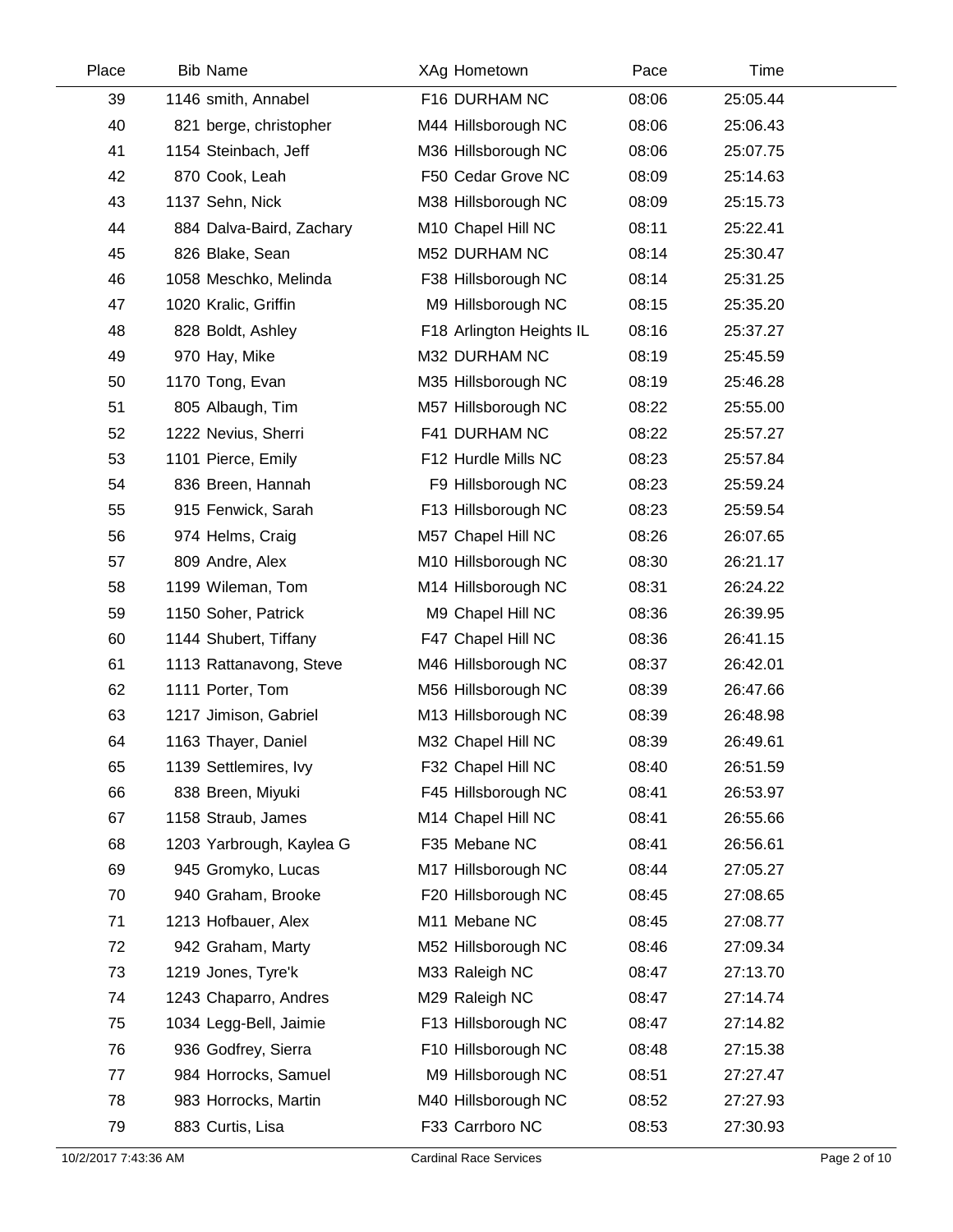| Place | <b>Bib Name</b>         | XAg Hometown        | Pace  | Time     |  |
|-------|-------------------------|---------------------|-------|----------|--|
| 80    | 1080 Orange, Amy        | F46 Hillsborough NC | 08:53 | 27:31.51 |  |
| 81    | 1117 Richardson, Joanne | F56                 | 08:54 | 27:34.13 |  |
| 82    | 1053 McDaniel, Grace    | F12 Hillsborough NC | 08:54 | 27:35.82 |  |
| 83    | 839 Brooks, David       | M49 Hurdle Mills NC | 08:55 | 27:39.57 |  |
| 84    | 820 Bell, Ashley        | F49 Hillsborough NC | 08:57 | 27:45.89 |  |
| 85    | 902 Eades, Betsy        | F32 Hillsborough NC | 08:59 | 27:50.81 |  |
| 86    | 1025 Lambert, Andrew    | M13 GRAHAM NC       | 09:02 | 28:00.04 |  |
| 87    | 941 graham, hannah      | F13 GRAHAM NC       | 09:04 | 28:06.04 |  |
| 88    | 1086 Parks, John        | M35 Burlington NC   | 09:05 | 28:09.65 |  |
| 89    | 1099 Phillips, Samuel   | M16 Rocky Mount NC  | 09:06 | 28:12.10 |  |
| 90    | 833 Brannon, Carol      | F41 Butner NC       | 09:06 | 28:13.49 |  |
| 91    | 862 Cheely, Erin        | F37 Durham NC       | 09:06 | 28:13.50 |  |
| 92    | 816 Barnett, Caroline   | F <sub>18</sub>     | 09:07 | 28:14.88 |  |
| 93    | 817 Barnett, Eddie      | M54 Hillsborough NC | 09:08 | 28:18.80 |  |
| 94    | 1231 Christian, Holly   | F66 Chapel Hill NC  | 09:08 | 28:19.62 |  |
| 95    | 1106 Pierson, Dustin    | M34 RALEIGH NC      | 09:09 | 28:20.85 |  |
| 96    | 1074 Neems, Tony        | M54 Youngsville NC  | 09:09 | 28:22.15 |  |
| 97    | 1149 Snider, Madeline   | F28 Hillsborough NC | 09:09 | 28:23.11 |  |
| 98    | 1300 Rutter, Tabitha    | F35 Chapel Hill NC  | 09:10 | 28:24.19 |  |
| 99    | 1168 Tipton, Erica      | F33 Mebane NC       | 09:10 | 28:24.92 |  |
| 100   | 1162 Sutton, Rochelle   | F49 Hillsborough NC | 09:13 | 28:35.25 |  |
| 101   | 1224 Schmalz, Rachel    | F40 Apex NC         | 09:14 | 28:36.10 |  |
| 102   | 1186 Walters, Virginia  | F35 Hillsborough NC | 09:14 | 28:36.63 |  |
| 103   | 914 Fenwick, Jacob      | M13 Hillsborough NC | 09:16 | 28:43.87 |  |
| 104   | 1024 Kuznetsova, Julia  | F36 Chapel Hill NC  | 09:16 | 28:45.03 |  |
| 105   | 1066 Miller, Ty         | M12 Hillsborough NC | 09:17 | 28:47.03 |  |
| 106   | 954 Haber, Adam         | M28 Hillsborough NC | 09:19 | 28:53.05 |  |
| 107   | 910 Edwards, Rebecca    | F36 Burlington NC   | 09:21 | 28:57.63 |  |
| 108   | 1013 Kelmel, Mike       | M55 Raleigh NC      | 09:21 | 28:58.30 |  |
| 109   | 1125 Russell, Caitlyn   | F12 GRAHAM NC       | 09:26 | 29:15.87 |  |
| 110   | 943 Graham, Sarah       | F13 GRAHAM NC       | 09:26 | 29:16.06 |  |
| 111   | 938 Goldman, Brian      | m51 Chapel Hill NC  | 09:27 | 29:17.65 |  |
| 112   | 1003 Jouannet, Drew     | M10 Hillsborough NC | 09:27 | 29:18.06 |  |
| 113   | 937 Goldman, Abby       | F14 Chapel Hill NC  | 09:27 | 29:18.27 |  |
| 114   | 881 Cummings, Heather   | F30 Hillsborough NC | 09:28 | 29:19.72 |  |
| 115   | 854 cardone, Rob        | M46 Hillsborough NC | 09:28 | 29:21.63 |  |
| 116   | 944 Gromyko, Jeff       | M44 Hillsborough NC | 09:28 | 29:22.11 |  |
| 117   | 1116 Rhodes, Haywood    | M37 Hillsborough NC | 09:29 | 29:25.39 |  |
| 118   | 1239 Sterling, Anna     | F38 Hillsborough NC | 09:31 | 29:31.55 |  |
| 119   | 818 Bartholomew, Andrew | M37 Hillsborough NC | 09:33 | 29:36.91 |  |
| 120   | 867 Cole, Katelyn       | F27 Durham NC       | 09:33 | 29:37.20 |  |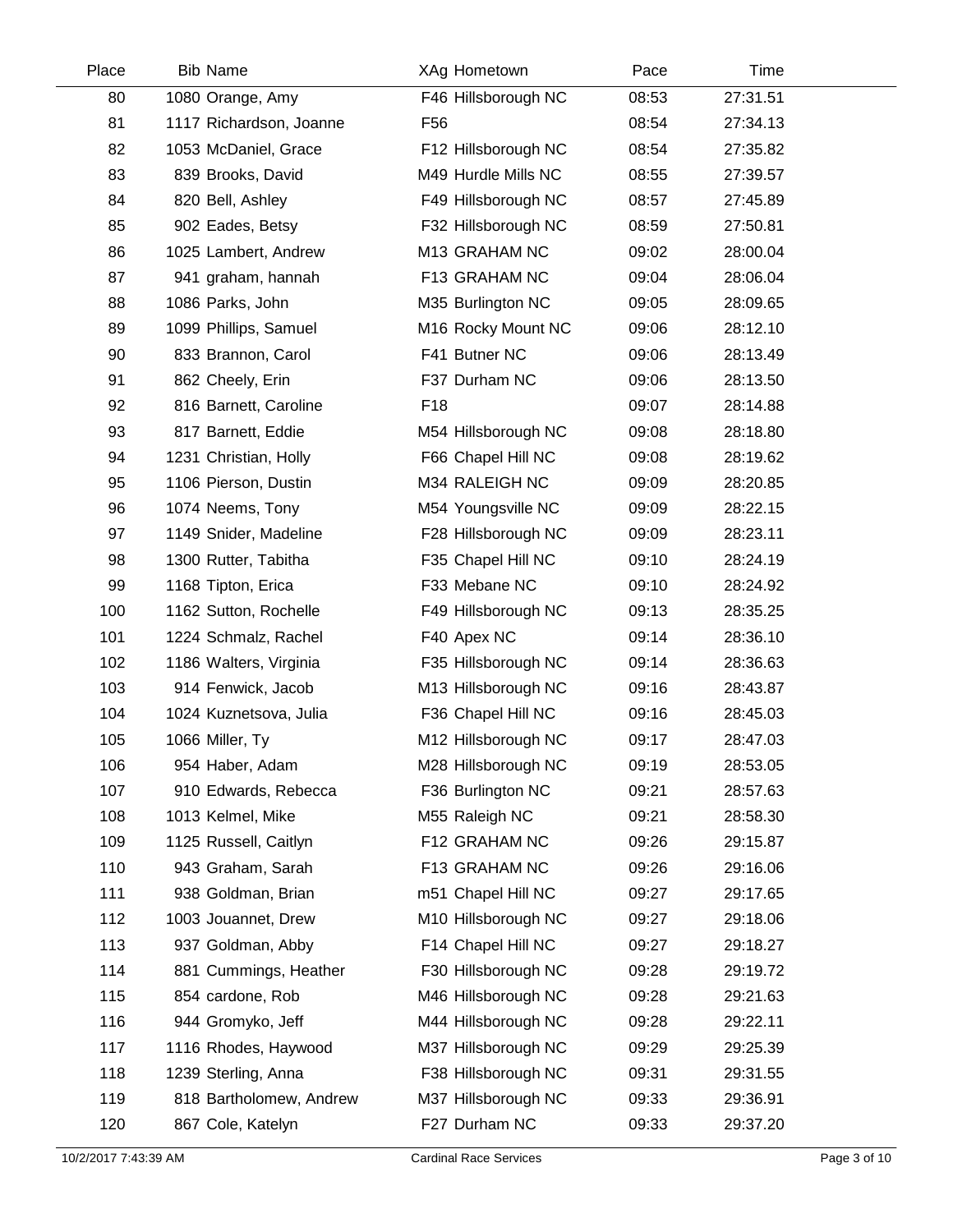| Place | <b>Bib Name</b>         | XAg Hometown            | Pace  | Time     |  |
|-------|-------------------------|-------------------------|-------|----------|--|
| 121   | 1022 Kuhn, Tom          | M50 Hillsborough NC     | 09:35 | 29:43.79 |  |
| 122   | 1026 Lambert, Kellar    | F43 Chapel Hill NC      | 09:39 | 29:55.35 |  |
| 123   | 1027 Lambert, Maya      | F11 Chapel Hill NC      | 09:39 | 29:55.72 |  |
| 124   | 877 Cornpropst, Ronan   | M8 Raleigh NC           | 09:41 | 30:00.73 |  |
| 125   | 961 Hanzak, Jayne       | M57 Hillsborough NC     | 09:41 | 30:02.55 |  |
| 126   | 958 Hall, Jonathan      | M34 Chapel Hill NC      | 09:42 | 30:03.87 |  |
| 127   | 1082 Palfreyman, Lori   | F49 Hillsborough NC     | 09:42 | 30:04.67 |  |
| 128   | 841 Brown, Georgia      | F7 Hillsborough NC      | 09:42 | 30:05.53 |  |
| 129   | 1218 Jimison, Marcus    | M51 Hillsborough NC     | 09:43 | 30:06.66 |  |
| 130   | 869 Cone, William       | M10 Chesterfield VA     | 09:43 | 30:07.53 |  |
| 131   | 1165 Thrasher, Janet    | F57 Durham NC           | 09:44 | 30:10.11 |  |
| 132   | 1250 Nichols, Shannon   | F47 Hillsborough NC     | 09:46 | 30:16.49 |  |
| 133   | 1115 Renoe, Mike        | M26 Chapel Hill NC      | 09:47 | 30:18.79 |  |
| 134   | 1130 Schwartz, Leslie   | F29 Raleigh NC          | 09:47 | 30:20.15 |  |
| 135   | 1211 Gregory, Rihanna   | F8 Hillsborough NC      | 09:47 | 30:21.17 |  |
| 136   | 1226 Tedeschi, John     | M56 Wyckoff NJ          | 09:47 | 30:21.22 |  |
| 137   | 1016 King, Ensley       | F8 Hillsborough NC      | 09:48 | 30:21.48 |  |
| 138   | 964 Harrell, Patrick    | M38 Hillsborough NC     | 09:48 | 30:23.51 |  |
| 139   | 1094 Perkins, Katie     | F13 Hillsborough NC     | 09:49 | 30:24.50 |  |
| 140   | 1015 King, English      | F38 Hillsborough NC     | 09:49 | 30:25.60 |  |
| 141   | 812 Arvind, Anirudh     | M <sub>16</sub> Cary NC | 09:49 | 30:26.24 |  |
| 142   | 975 Henry, Julijana     | F44 Hillsborough NC     | 09:53 | 30:37.49 |  |
| 143   | 1046 Mallia, Jamie      | M47 Hillsborough NC     | 09:53 | 30:39.47 |  |
| 144   | 1118 RODRIGUEZ, NOAH    | M28 Cary NC             | 09:58 | 30:54.78 |  |
| 145   | 924 Frisbee, Suzanne    | F27 Willow Spring NC    | 09:58 | 30:54.99 |  |
| 146   | 1088 Payne, Bryan       | M24 DURHAM NC           | 09:59 | 30:55.90 |  |
| 147   | 905 Edelstein, Andy     | M59 Ft. Lauderdale FL   | 09:59 | 30:56.22 |  |
| 148   | 904 Edelstei, Kim       | F <sub>23</sub>         | 10:00 | 30:58.73 |  |
| 149   | 1028 Langston, Meaghan  | F24 DURHAM NC           | 10:00 | 30:58.98 |  |
| 150   | 906 Edelstein, Erica    | F25 DURHAM NC           | 10:00 | 30:59.45 |  |
| 151   | 1092 Pennachi, Matt     | M42 Durham NC           | 10:00 | 31:00.53 |  |
| 152   | 1127 Russell, Dustin    | M36 Hillsborough NC     | 10:02 | 31:06.08 |  |
| 153   | 1059 Meszaros, Mark     | M59 Hillsborough NC     | 10:03 | 31:07.85 |  |
| 154   | 1014 King, Asha         | F43 Cary NC             | 10:08 | 31:24.53 |  |
| 155   | 1017 King, Franklin     | M45 Cary NC             | 10:08 | 31:24.83 |  |
| 156   | 864 Christian, Bob      | M66 Chapel Hill NC      | 10:12 | 31:36.83 |  |
| 157   | 992 Ingold, Lindi       | F53 Hillsborough NC     | 10:13 | 31:39.19 |  |
| 158   | 849 Butram, Adam        | M30 Durham NC           | 10:15 | 31:46.82 |  |
| 159   | 844 Brown, Paul         | M48 Hillsborough NC     | 10:16 | 31:48.39 |  |
| 160   | 829 Bonvillain, Cortney | F29 CARY NC             | 10:18 | 31:56.92 |  |
| 161   | 1126 Russell, Donivan   | M11 Hillsborough NC     | 10:20 | 32:03.06 |  |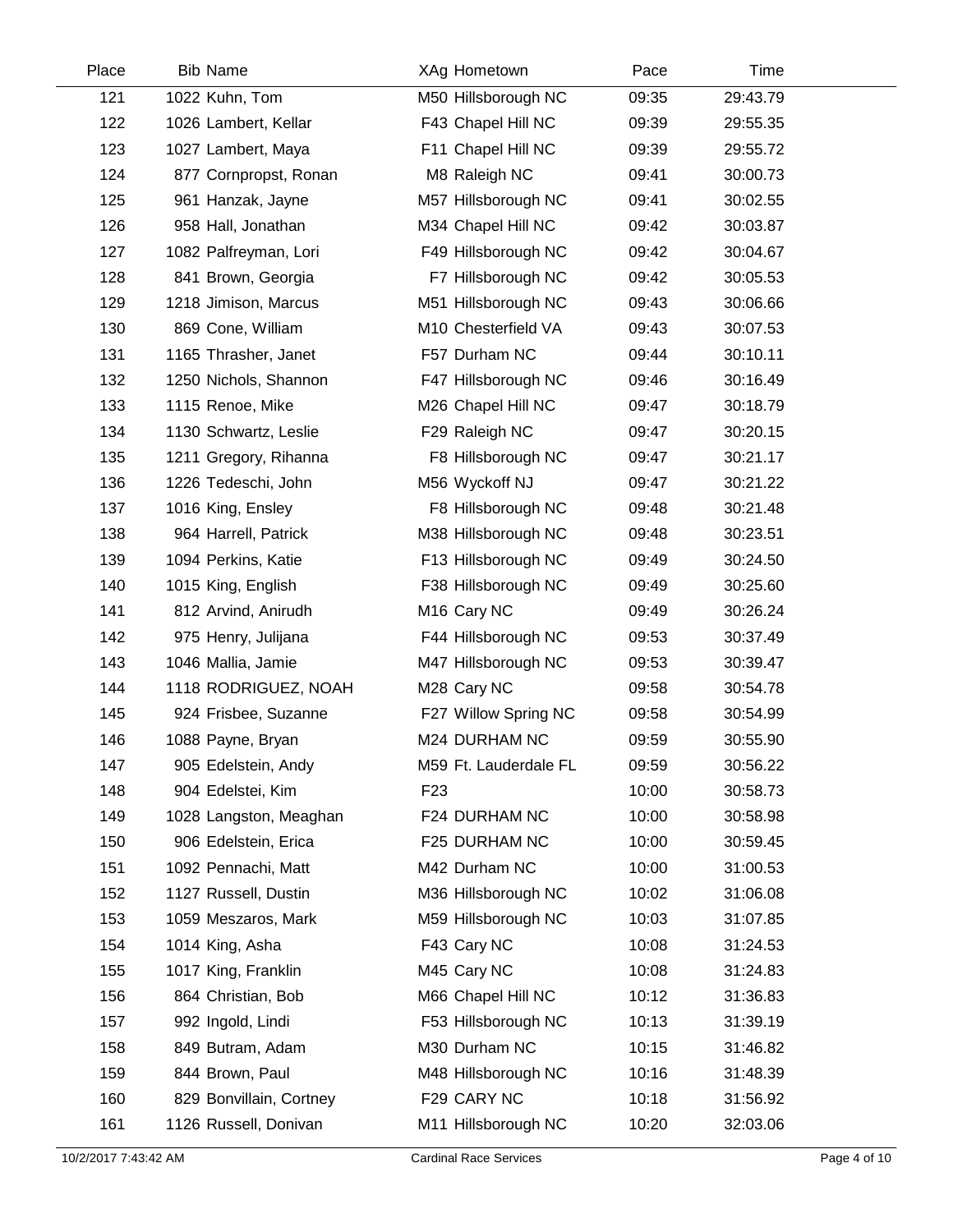| Place | <b>Bib Name</b>          | XAg Hometown        | Pace  | Time     |  |
|-------|--------------------------|---------------------|-------|----------|--|
| 162   | 1005 Jouannet, Ryan      | M10 Hillsborough NC | 10:22 | 32:07.94 |  |
| 163   | 1023 Kussin, Gabriel     | M30 Hillsborough NC | 10:24 | 32:15.02 |  |
| 164   | 1236 Hannapel, Heidi     | F54 Durham NC       | 10:27 | 32:24.29 |  |
| 165   | 1049 Martin, Shannon     | F27 Hillsborough NC | 10:28 | 32:26.72 |  |
| 166   | 1038 Levkovitz, Coral    | F18 Charlotte NC    | 10:29 | 32:30.07 |  |
| 167   | 1051 Mbadugha, Bessie    | F42 Hillsborough NC | 10:30 | 32:31.57 |  |
| 168   | 1214 Hofbauer, Heather   | F43 Mebane NC       | 10:30 | 32:32.63 |  |
| 169   | 882 Cunningham, Anthony  | M55 Hillsborough NC | 10:30 | 32:32.67 |  |
| 170   | 1244 Cunningham, Maureen | F54 Hillsborough NC | 10:31 | 32:34.71 |  |
| 171   | 1246 Modi, Kaushal       | M33 Hillsborough NC | 10:31 | 32:35.93 |  |
| 172   | 998 Jones, Craig         | M59 Raleigh NC      | 10:31 | 32:36.59 |  |
| 173   | 1173 TROST, ISAAC        | M13 Hillsborough NC | 10:32 | 32:39.52 |  |
| 174   | 800 Abernathy, Christine | F27 Carrboro NC     | 10:34 | 32:44.74 |  |
| 175   | 1212 Henrickson, Matthew | M32 Durham NC       | 10:35 | 32:47.32 |  |
| 176   | 1223 Roaquin, Sonny      | M51 Durham NC       | 10:35 | 32:48.21 |  |
| 177   | 1210 Flenner, Scott      | M37 Spring Lake NC  | 10:35 | 32:48.86 |  |
| 178   | 1085 Parker, Paige       | F10 Efland NC       | 10:35 | 32:49.91 |  |
| 179   | 802 Aguero, Jane         | F22 Efland NC       | 10:36 | 32:50.12 |  |
| 180   | 1083 Parker, Ben         | M23 Efland NC       | 10:36 | 32:50.42 |  |
| 181   | 876 Cornpropst, Melanie  | F38 Raleigh NC      | 10:38 | 32:59.30 |  |
| 182   | 855 Cater, Sarah         | F31 Hillsborough NC | 10:39 | 33:00.24 |  |
| 183   | 1188 Ware, Michele       | F62 Chapel Hill NC  | 10:41 | 33:05.77 |  |
| 184   | 1040 Long, Stacey        | M47 Hillsborough NC | 10:42 | 33:08.74 |  |
| 185   | 850 Cameron, Daniel      | M66 Efland NC       | 10:42 | 33:11.03 |  |
| 186   | 848 Bush, Amy            | F25 Durham NC       | 10:43 | 33:14.56 |  |
| 187   | 895 DHUNGANA, SOL        | F10 Hillsborough NC | 10:44 | 33:15.74 |  |
| 188   | 1189 Wargin, Eric        | M35 Haw River NC    | 10:46 | 33:23.32 |  |
| 189   | 997 Jolly, Jennifer      | F35 Haw River NC    | 10:46 | 33:24.01 |  |
| 190   | 1100 phillips, sydney    | F51 Rocky Mount NC  | 10:47 | 33:25.04 |  |
| 191   | 1019 Kordys, Sabrina     | F36 Hillsborough NC | 10:47 | 33:26.11 |  |
| 192   | 1004 Jouannet, Lindsey   | F14 Hillsborough NC | 10:48 | 33:27.96 |  |
| 193   | 955 Hair, Brenda         | F65 Timberlake NC   | 10:50 | 33:34.50 |  |
| 194   | 860 Champion, Julia M    | F32 Hillsborough NC | 10:51 | 33:37.62 |  |
| 195   | 1182 Vecchia, Deanna     | F27 Hillsborough NC | 10:51 | 33:37.73 |  |
| 196   | 1191 Watson, Teresa      | F55 Chapel Hill NC  | 10:51 | 33:39.13 |  |
| 197   | 1060 Meyrueix, Laetitia  | F24 Carrboro NC     | 10:51 | 33:39.20 |  |
| 198   | 823 Berge, Patty         | F43 Hillsborough NC | 10:52 | 33:40.78 |  |
| 199   | 1187 Wansley, Brant      | M71 Carrboro NC     | 10:53 | 33:43.49 |  |
| 200   | 968 Harward, Chandler    | M16 Hillsborough NC | 10:53 | 33:44.67 |  |
| 201   | 996 Johnston, Grace      | F28 Hillsborough NC | 10:53 | 33:45.19 |  |
| 202   | 1201 wolhar, loretta     | F58 Raleigh NC      | 10:54 | 33:45.85 |  |
|       |                          |                     |       |          |  |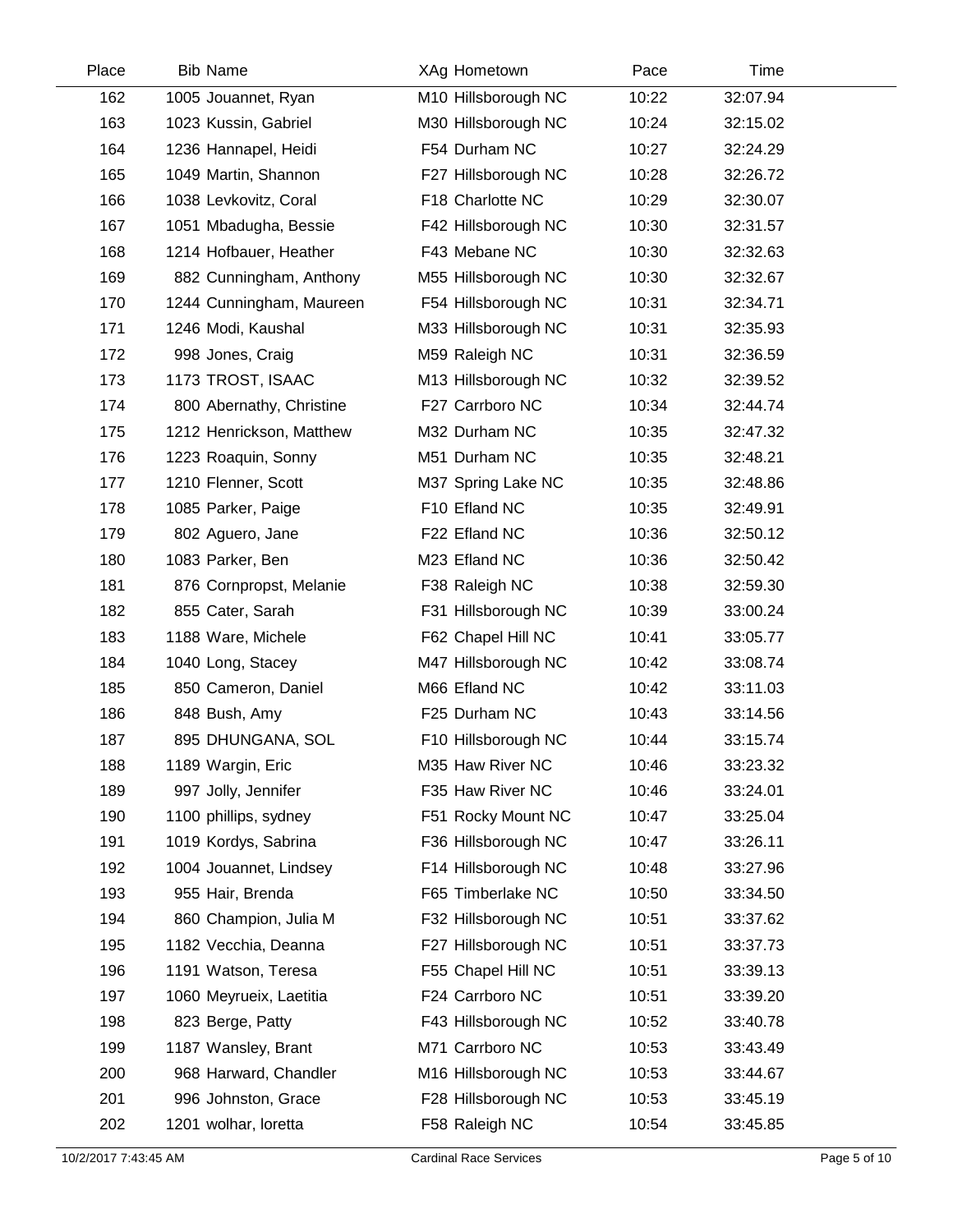| Place | <b>Bib Name</b>           | XAg Hometown          | Pace  | Time     |  |
|-------|---------------------------|-----------------------|-------|----------|--|
| 203   | 840 Brooks, Leslie        | F44 Hurdle Mills NC   | 10:54 | 33:46.04 |  |
| 204   | 1232 Clay, Valerie        | F28 Durham NC         | 10:54 | 33:46.93 |  |
| 205   | 1233 Clay, Taylor         | M28 Durham NC         | 10:54 | 33:48.31 |  |
| 206   | 1206 Young, Joss          | F11 Hillsborough NC   | 10:54 | 33:48.68 |  |
| 207   | 1205 Young, Eric          | M44 Hillsborough NC   | 10:54 | 33:48.76 |  |
| 208   | 926 Gainey, Sandy         | F62 GRAHAM NC         | 10:57 | 33:57.12 |  |
| 209   | 927 Gartman, Jamie        | M63 GRAHAM NC         | 10:57 | 33:57.70 |  |
| 210   | 1054 Mcleod, Jennifer     | F33 Chapel Hill NC    | 10:58 | 33:58.76 |  |
| 211   | 959 Hamblin, Martha       | F61 Mebane NC         | 10:58 | 34:01.23 |  |
| 212   | 928 Gauthier, Michel      | M35 RALEIGH NC        | 11:00 | 34:06.09 |  |
| 213   | 852 Carbonara, Scott      | M51 Hillsborough NC   | 11:01 | 34:08.15 |  |
| 214   | 985 Huebner, Fred         | M47 Hillsborough NC   | 11:01 | 34:08.95 |  |
| 215   | 979 Hinson, Josh          | M45 Chapel Hill NC    | 11:01 | 34:09.02 |  |
| 216   | 1159 Straw, Sandra        | F37 Mebane NC         | 11:02 | 34:13.23 |  |
| 217   | 960 Hancock, Jenn         | F46 Mebane NC         | 11:04 | 34:17.49 |  |
| 218   | 814 Aylin, Anne           | F48 Durham NC         | 11:04 | 34:19.07 |  |
| 219   | 1064 Miller, Judy         | F65 Hillsborough NC   | 11:04 | 34:19.79 |  |
| 220   | 933 Gill, Catherine       | F31                   | 11:07 | 34:27.69 |  |
| 221   | 1108 Pohlabel, Lelia      | M48 Hillsborough NC   | 11:07 | 34:29.17 |  |
| 222   | 908 Edelstein, Lisa       | F53 Ft. Lauderdale FL | 11:09 | 34:34.69 |  |
| 223   | 988 Hunt, Beth            | F33 Creedmoor NC      | 11:19 | 35:06.19 |  |
| 224   | 981 Hollingsworth, Taylor | F27 louisburg NC      | 11:20 | 35:08.24 |  |
| 225   | 825 Bitting, Rhonda       | F38 Hillsborough NC   | 11:21 | 35:11.68 |  |
| 226   | 1234 Slawson, Don         | M55 Apex NC           | 11:22 | 35:14.64 |  |
| 227   | 1151 Solomon, Jennifer    | F48 Hillsborough NC   | 11:22 | 35:15.47 |  |
| 228   | 986 Huebner, James        | M17 Hillsborough NC   | 11:23 | 35:16.66 |  |
| 229   | 1161 Sumner, Elizabeth    | F38 DURHAM NC         | 11:23 | 35:17.81 |  |
| 230   | 1242 Weaver, Jenn         | F43 Hillsborough NC   | 11:24 | 35:20.10 |  |
| 231   | 923 Friedel, Jena         | F40 Hillsborough NC   | 11:28 | 35:31.73 |  |
| 232   | 976 Hepburn, Margaret     | F46 Carrboro NC       | 11:30 | 35:38.80 |  |
| 233   | 894 DHUNGANA, DIEGO       | M9 Hillsborough NC    | 11:31 | 35:43.06 |  |
| 234   | 1175 Tubergen, Matthew    | M34 Hillsborough NC   | 11:32 | 35:43.97 |  |
| 235   | 830 Booth, Donna          | F53 Hillsborough NC   | 11:32 | 35:46.29 |  |
| 236   | 1235 Engle, Cindy         | F67 Durham NC         | 11:34 | 35:50.83 |  |
| 237   | 1190 Watchorn, Glenn      | M45 Rocky Mount NC    | 11:35 | 35:53.83 |  |
| 238   | 1196 Westcott, Joseph     | M65 Durham NC         | 11:36 | 35:56.34 |  |
| 239   | 1011 Kamm, Kristen        | F31 Cary NC           | 11:36 | 35:58.21 |  |
| 240   | 1198 Wileman, Ellie       | F12 Hillsborough NC   | 11:38 | 36:03.69 |  |
| 241   | 1138 Sessions, Merritt    | F <sub>21</sub>       | 11:39 | 36:07.67 |  |
| 242   | 1104 Pierson, Chloe       | F11 Hillsborough NC   | 11:39 | 36:07.69 |  |
| 243   | 1105 Pierson, Dana        | M44 Hillsborough NC   | 11:40 | 36:09.73 |  |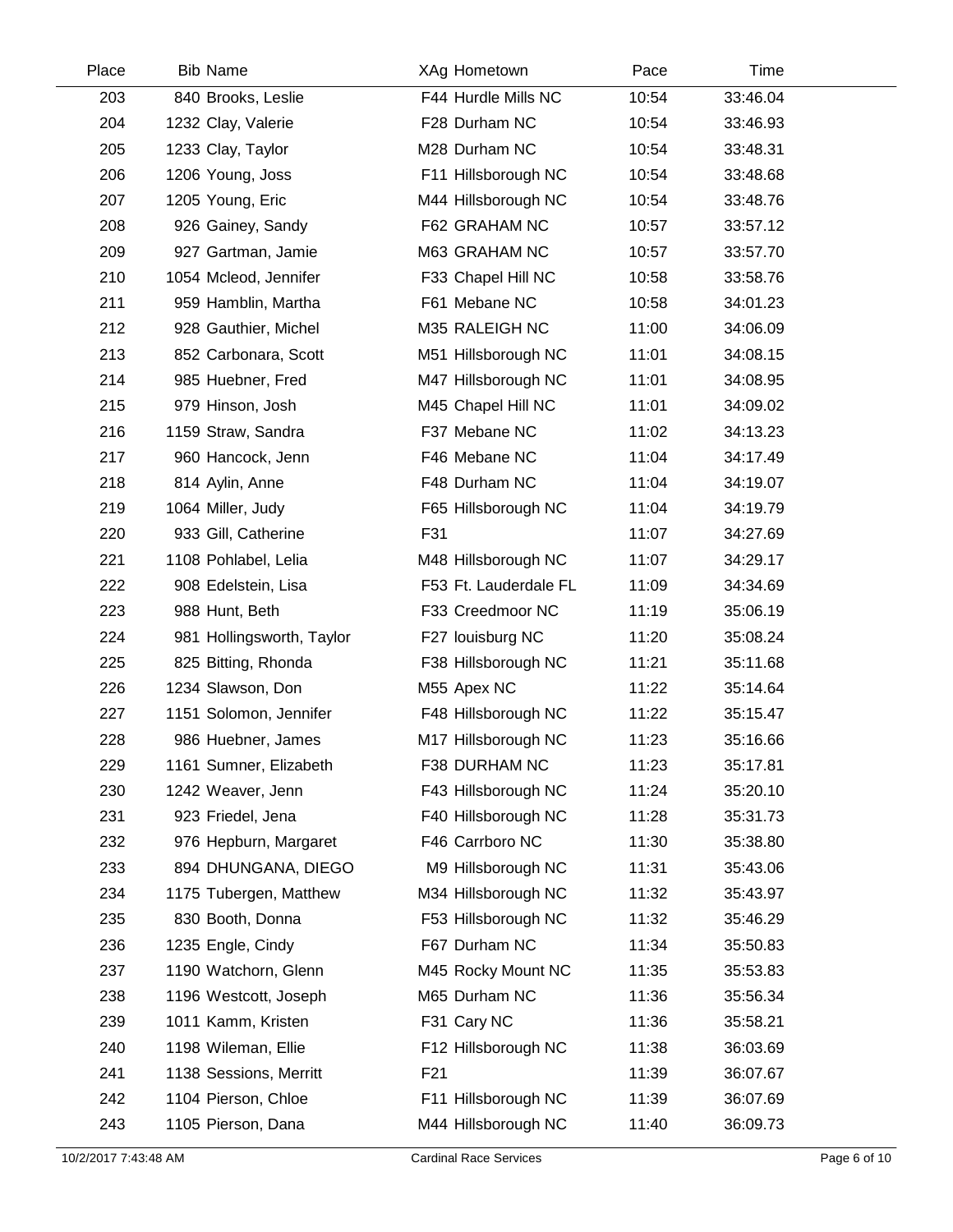| Place | <b>Bib Name</b>             | XAg Hometown        | Pace  | Time     |  |
|-------|-----------------------------|---------------------|-------|----------|--|
| 244   | 856 Cathey, Brittany        | F25 Apex NC         | 11:41 | 36:12.10 |  |
| 245   | 913 Feezor, Hunter          | M24 Apex NC         | 11:41 | 36:12.35 |  |
| 246   | 957 Hair, Lauren            | F32 Timberlake NC   | 11:41 | 36:14.46 |  |
| 247   | 1200 Williams, Kathryn      | F38 GRAHAM NC       | 11:42 | 36:15.75 |  |
| 248   | 871 Cook, Roy               | M46 Chapel Hill NC  | 11:45 | 36:24.58 |  |
| 249   | 875 Corneli, Amy            | F46 Chapel Hill NC  | 11:45 | 36:25.87 |  |
| 250   | 861 Chapman, Leah           | F28 Chapel Hill NC  | 11:48 | 36:35.30 |  |
| 251   | 1249 Edgley, Darrell        | M50 Chapel Hill NC  | 11:49 | 36:37.09 |  |
| 252   | 859 Champion, Julia A.      | F61 Hillsborough NC | 11:52 | 36:47.67 |  |
| 253   | 868 Cone, Wendy             | F39 Chesterfield VA | 11:52 | 36:47.81 |  |
| 254   | 1133 Scully, Sherry         | F42 Hurdle Mills NC | 11:52 | 36:48.41 |  |
| 255   | 827 Blank, Brianne          | F37 Efland NC       | 11:53 | 36:51.26 |  |
| 256   | 1107 Piracci, Kim           | F59 Hillsborough NC | 11:55 | 36:55.80 |  |
| 257   | 1204 Yavelak, Mary          | F22 Raleigh NC      | 11:56 | 36:58.80 |  |
| 258   | 1048 Martin, Clarke         | F21 Chapel Hill NC  | 11:56 | 36:59.85 |  |
| 259   | 1179 Umberger, Lauren       | F21 Chapel Hill NC  | 11:56 | 37:00.23 |  |
| 260   | 804 Albaugh, Janine         | F41 Hillsborough NC | 11:57 | 37:01.67 |  |
| 261   | 899 Dorfman, Bella          | F17 Durham NC       | 12:00 | 37:13.16 |  |
| 262   | 863 Chiti, Melissa          | F51 Durham NC       | 12:01 | 37:14.10 |  |
| 263   | 1166 Timmel, Audrey         | F24 Hillsborough NC | 12:01 | 37:14.51 |  |
| 264   | 1176 Turner, Terri          | F46 Hillsborough NC | 12:06 | 37:29.94 |  |
| 265   | 824 Bergervin, Cassi        | F35                 | 12:06 | 37:30.93 |  |
| 266   | 956 Hair, Chandler          | M34 Timberlake NC   | 12:06 | 37:31.08 |  |
| 267   | 1230 Yocum, Cynthia         | F62 Roxboro NC      | 12:09 | 37:41.16 |  |
| 268   | 1248 Eldridge, Renee        | F39 Hillsborough NC | 12:10 | 37:43.62 |  |
| 269   | 1009 Kalin, Maya            | F12 Durham NC       | 12:11 | 37:46.54 |  |
| 270   | 1008 Kalin, Janice          | F44 Durham NC       | 12:11 | 37:46.75 |  |
| 271   | 1097 Phelps Hawkins, Rachel | F69 Hillsborough NC | 12:12 | 37:47.74 |  |
| 272   | 1029 Leaf, Annora           | F9 Hillsborough NC  | 12:15 | 37:59.10 |  |
| 273   | 1135 Sears, Courtney        | F42 Chapel Hill NC  | 12:16 | 38:00.20 |  |
| 274   | 872 Cordova, Juan           | M26 Hillsborough NC | 12:16 | 38:01.81 |  |
| 275   | 873 Cordova, Kaitlin        | F24 Hillsborough NC | 12:16 | 38:02.70 |  |
| 276   | 1240 Havener, Tammy         | F52 Hillsborough NC | 12:17 | 38:03.19 |  |
| 277   | 1030 Leaf, Jennifer         | F40 Hillsborough NC | 12:17 | 38:04.36 |  |
| 278   | 1012 Keeble, Samantha       | F32 Hillsborough NC | 12:18 | 38:06.44 |  |
| 279   | 1172 TROST, HARPER          | F11 Hillsborough NC | 12:20 | 38:14.41 |  |
| 280   | 890 Davis, Jaycob           | M6 Hillsborough NC  | 12:21 | 38:17.97 |  |
| 281   | 892 Davis, Sabryna          | F20 Hillsborough NC | 12:21 | 38:18.23 |  |
| 282   | 891 Davis, Rebecca          | F40 Hillsborough NC | 12:26 | 38:33.08 |  |
| 283   | 1070 Moody, Lindsey         | F25 Chapel Hill NC  | 12:27 | 38:36.10 |  |
| 284   | 1167 Timmel, John           | M59 Hillsborough NC | 12:33 | 38:55.28 |  |
|       |                             |                     |       |          |  |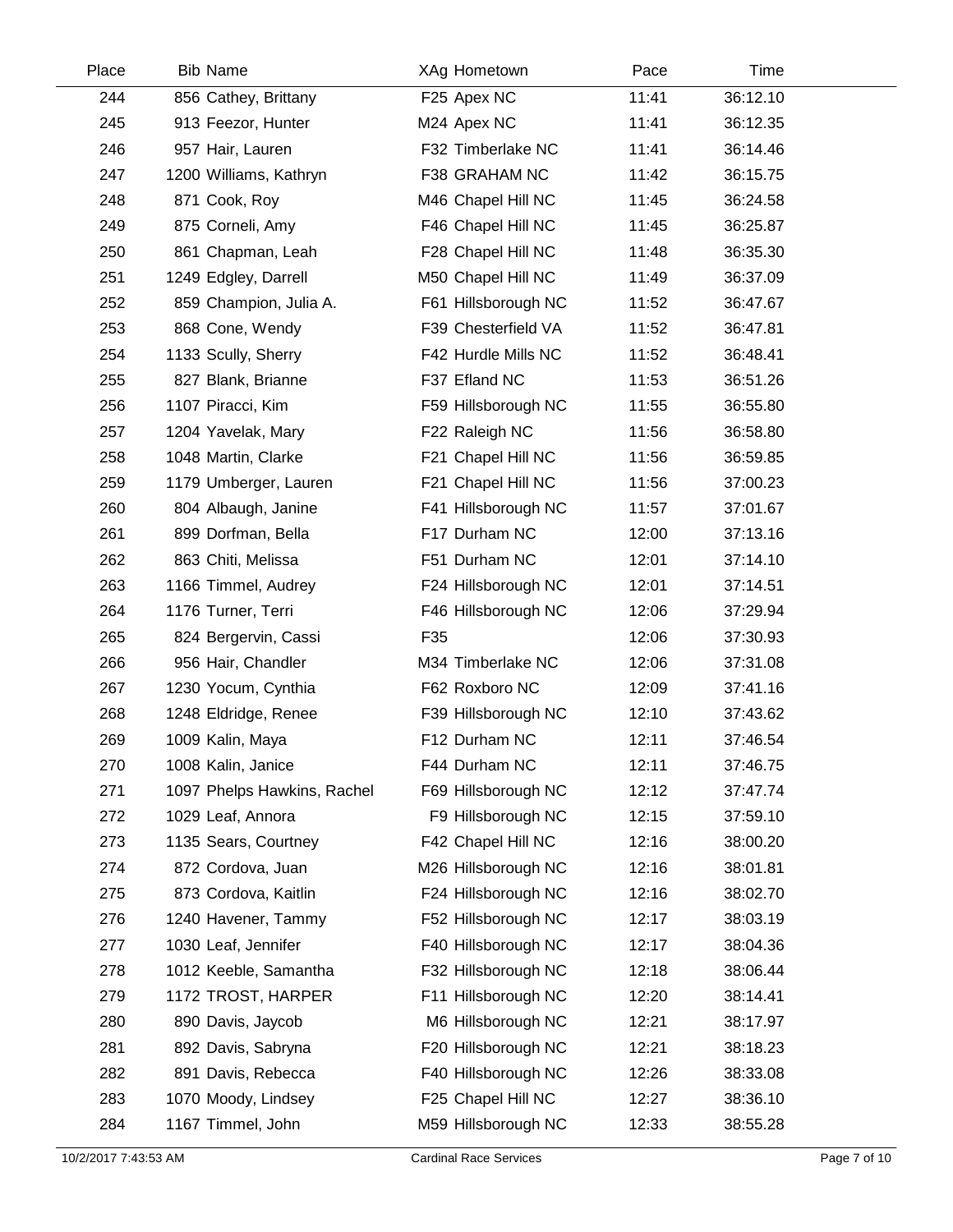| Place | <b>Bib Name</b>             | XAg Hometown            | Pace  | Time     |  |
|-------|-----------------------------|-------------------------|-------|----------|--|
| 285   | 1114 Reif, Rose             | F34 CARY NC             | 12:34 | 38:58.25 |  |
| 286   | 1050 Mascarella, Courtney   | F22 Chapel Hill NC      | 12:38 | 39:08.94 |  |
| 287   | 811 Arvind, Aniketh         | M <sub>12</sub> Cary NC | 12:42 | 39:21.21 |  |
| 288   | 1039 Lloyd-Cowden, Julia    | F35 Morrisville NC      | 12:43 | 39:25.77 |  |
| 289   | 900 Doyle, Adrian           | M34 Chapel Hill NC      | 12:46 | 39:35.29 |  |
| 290   | 949 Gunn, Darcy             | F43 Mebane NC           | 12:47 | 39:36.64 |  |
| 291   | 950 Gunn, Heather           | F43 Mebane NC           | 12:47 | 39:36.82 |  |
| 292   | 982 Honeycutt, Nichole      | F37 Rougemont NC        | 12:50 | 39:46.01 |  |
| 293   | 1121 Ruiz, Katherine        | F40 Durham NC           | 12:50 | 39:46.31 |  |
| 294   | 808 Anderson, Nels          | M81 Hillsborough NC     | 12:54 | 40:00.28 |  |
| 295   | 879 Crawford, Genesis       | F11 Hillsborough NC     | 13:00 | 40:18.91 |  |
| 296   | 1220 Klemm, Aaron           | M40 Chapel Hill NC      | 13:01 | 40:20.65 |  |
| 297   | 935 Glendenning, Angela     | F42 Raleigh NC          | 13:06 | 40:37.79 |  |
| 298   | 1041 Long, Susan            | F55 Hillsborough NC     | 13:06 | 40:38.07 |  |
| 299   | 1194 Wells, Kalie           | F11 Hillsborough NC     | 13:10 | 40:48.79 |  |
| 300   | 1079 Obenshain, Sue         | F52 Hillsborough NC     | 13:11 | 40:50.77 |  |
| 301   | 973 Haywood, Marion         | F70 Chapel Hill NC      | 13:11 | 40:53.35 |  |
| 302   | 1063 Miller, Ellie          | F10 Hillsborough NC     | 13:12 | 40:56.11 |  |
| 303   | 1069 Molinari-Suggs, Jordan | M11 Greensboro NC       | 13:13 | 40:58.82 |  |
| 304   | 1247 Glenn, Ian             | M14 Hillsborough NC     | 13:14 | 40:59.90 |  |
| 305   | 1160 Suggs, Joe             | M46 Greensboro NC       | 13:14 | 41:00.22 |  |
| 306   | 851 Carabetta, Amy          | F40 Hillsborough NC     | 13:14 | 41:01.27 |  |
| 307   | 989 Hurd, Sara              | F31 Hillsborough NC     | 13:14 | 41:02.77 |  |
| 308   | 1001 Jorgenson, Heidi       | F30 Mebane NC           | 13:17 | 41:11.17 |  |
| 309   | 947 Grubbs, Abby            | F31 Hillsborough NC     | 13:22 | 41:25.47 |  |
| 310   | 951 Gusmano, Sarah          | F31 Carrboro NC         | 13:23 | 41:28.42 |  |
| 311   | 807 Anderson, Nancy Lynne   | F48 Hillsborough NC     | 13:28 | 41:43.69 |  |
| 312   | 921 Frederick, Kerrie       | F45 Hillsborough NC     | 13:33 | 41:59.25 |  |
| 313   | 1002 Jouannet, Christine    | F41 Hillsborough NC     | 13:38 | 42:14.76 |  |
| 314   | 874 Corey, Donte            | F35 Hillsborough NC     | 13:44 | 42:33.22 |  |
| 315   | 1120 Rose, Stephen A        | M55 Efland NC           | 13:54 | 43:05.75 |  |
| 316   | 847 Burrell, Christiane     | F49 Hillsborough NC     | 13:57 | 43:13.61 |  |
| 317   | 963 Harrell, Jessica        | F39 Hillsborough NC     | 14:00 | 43:25.50 |  |
| 318   | 929 Gehm, Amelia            | F10 Hillsborough NC     | 14:04 | 43:36.29 |  |
| 319   | 930 Gehm, Wendy             | F49 Hillsborough NC     | 14:04 | 43:36.64 |  |
| 320   | 918 Fitzpatrick, Karin      | F58 Hillsborough NC     | 14:10 | 43:54.08 |  |
| 321   | 1072 Myers, Amber           | F33 Hillsborough NC     | 14:10 | 43:55.72 |  |
| 322   | 1000 Jones, Teddie          | F32 RALEIGH NC          | 14:11 | 43:56.57 |  |
| 323   | 1073 Myers, Bryan           | M32 Hillsborough NC     | 14:11 | 43:57.54 |  |
| 324   | 1102 Pierce, Jennifer       | F39 Hurdle Mills NC     | 14:13 | 44:04.28 |  |
| 325   | 1103 Pierce, Molly          | F7 Hurdle Mills NC      | 14:13 | 44:04.77 |  |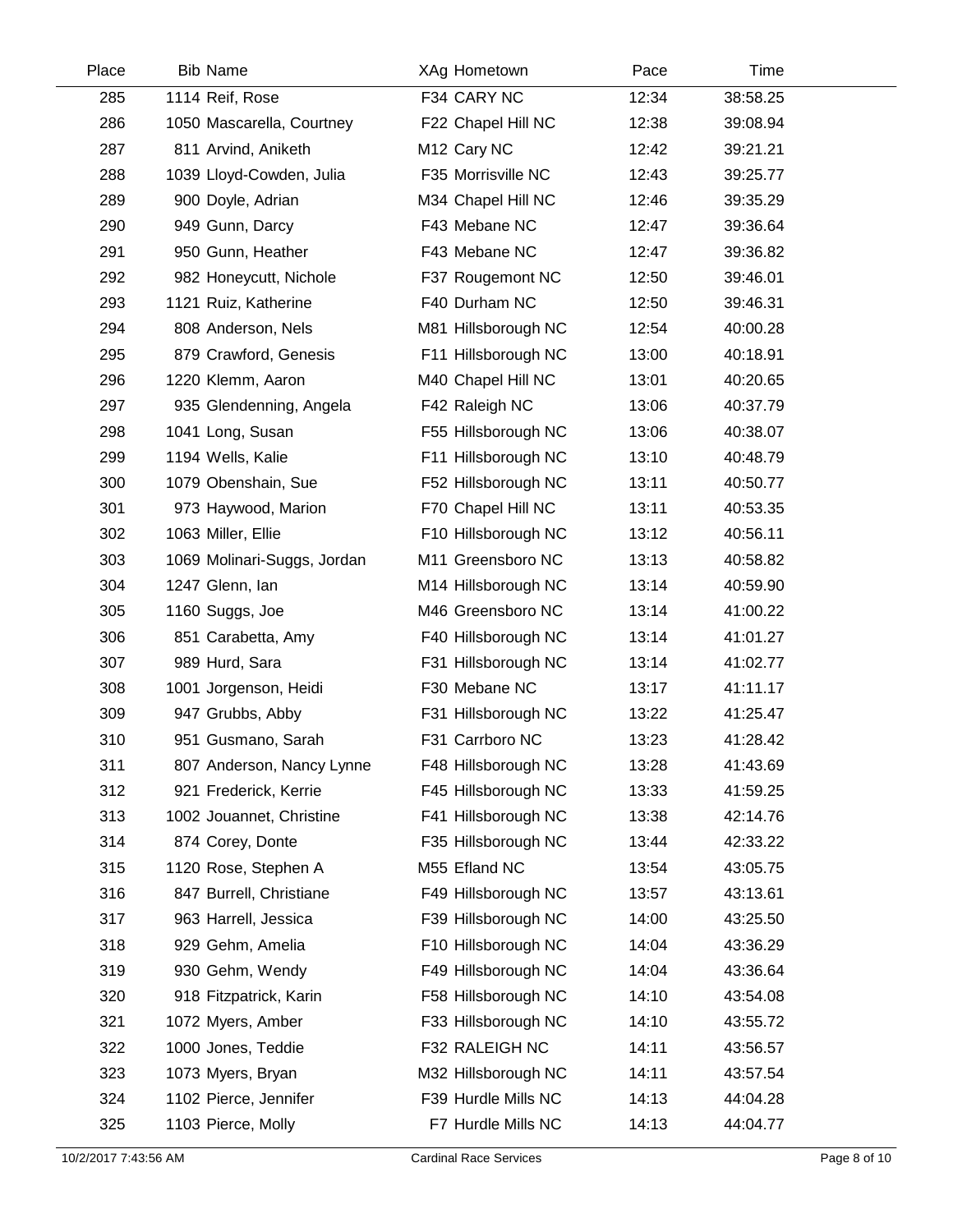| Place | <b>Bib Name</b>               | XAg Hometown        | Pace  | Time     |  |
|-------|-------------------------------|---------------------|-------|----------|--|
| 326   | 1010 Kalleberg, Kathryn       | F41 Chapel Hill NC  | 14:17 | 44:17.54 |  |
| 327   | 813 Averette, Dana            | F37 Mebane NC       | 14:19 | 44:23.40 |  |
| 328   | 991 Ideus, Kimberly           | F29 Hillsborough NC | 14:19 | 44:24.06 |  |
| 329   | 1129 Salmon, Beth             | F53 Clayton NC      | 14:23 | 44:36.79 |  |
| 330   | 1202 Woods, Trevia            | F40 Hillsborough NC | 14:28 | 44:50.57 |  |
| 331   | 1018 Kollins, Katharine       | F36 Chapel Hill NC  | 14:28 | 44:51.72 |  |
| 332   | 878 Covington, Megan          | F41 GRAHAM NC       | 14:30 | 44:57.27 |  |
| 333   | 925 Fulford, Karen            | F54 Hillsborough NC | 14:30 | 44:58.06 |  |
| 334   | 897 Doby, Jami                | F41 GRAHAM NC       | 14:30 | 44:58.32 |  |
| 335   | 835 Bream, Sandy              | F48 Mebane NC       | 14:33 | 45:07.36 |  |
| 336   | 834 Bream, Matt               | M45 Greenville NC   | 14:33 | 45:07.47 |  |
| 337   | 1081 Orr, Anna                | F27 Hillsborough NC | 14:35 | 45:11.60 |  |
| 338   | 1216 Hofbauer, Wyatt          | M7 Mebane NC        | 14:36 | 45:16.79 |  |
| 339   | 1215 Hofbauer, Jaycee         | M44 Mebane NC       | 14:37 | 45:18.90 |  |
| 340   | 1228 Tisdale-Williams, Tameka | F33 Hillsborough NC | 14:38 | 45:21.83 |  |
| 341   | 995 Johnson, Melony           | F40 DURHAM NC       | 14:38 | 45:23.05 |  |
| 342   | 1136 Sears, Ernie             | M70 Durham NC       | 14:41 | 45:31.53 |  |
| 343   | 803 Al Wazni, Anderson        | F32 Raleigh NC      | 14:44 | 45:39.93 |  |
| 344   | 1140 Shapiro, Claudia         | F29 Hillsborough NC | 14:44 | 45:40.17 |  |
| 345   | 1091 Pedersen, Beckett        | M8 Hillsborough NC  | 14:45 | 45:44.66 |  |
| 346   | 1096 Petruney, Jennie         | F41 Hillsborough NC | 14:45 | 45:44.78 |  |
| 347   | 888 Davies, Sarah             | F40 Hillsborough NC | 14:46 | 45:45.20 |  |
| 348   | 885 Davies, Aiden             | M12 Hillsborough NC | 14:46 | 45:45.63 |  |
| 349   | 1078 Oakley, Jody             | F28 Carrboro NC     | 14:47 | 45:49.24 |  |
| 350   | 1057 Melton, Meghan           | F29 Timberlake NC   | 14:49 | 45:56.41 |  |
| 351   | 907 Edelstein, James          | M56 PBG FL          | 14:53 | 46:09.58 |  |
| 352   | 1124 Runkle, Kimberly         | F36 Hillsborough NC | 14:54 | 46:12.75 |  |
| 353   | 898 Dohn, Charles             | M33 Mebane NC       | 14:55 | 46:12.96 |  |
| 354   | 1225 STEFFEN, LOUISA          | F24 Carrboro NC     | 15:05 | 46:44.47 |  |
| 355   | 1208 Apperson, Emily          | F23 Chapel Hill NC  | 15:05 | 46:45.08 |  |
| 356   | 1209 Apperson, Karen          | F53 Chapel Hill NC  | 15:06 | 46:47.84 |  |
| 357   | 831 Bordogna, Martha          | F29 Garner NC       | 15:12 | 47:07.08 |  |
| 358   | 1143 Shore, Sarah             | F30 Hillsborough NC | 15:14 | 47:12.65 |  |
| 359   | 1044 Mack, KJ                 | M7 Hillsborough NC  | 15:14 | 47:13.84 |  |
| 360   | 1142 Shore, Joseph            | M30 Hillsborough NC | 15:14 | 47:14.25 |  |
| 361   | 1043 Mack, Dalia              | F37 Hillsborough NC | 15:15 | 47:16.66 |  |
| 362   | 978 Hilliard, Christie        | F47 Hillsborough NC | 15:22 | 47:37.16 |  |
| 363   | 901 Doyle, Christina          | F34 Chapel Hill NC  | 15:29 | 47:58.92 |  |
| 364   | 1006 Jurgensen, Dennis        | M64 Chapel Hill NC  | 15:38 | 48:29.22 |  |
| 365   | 893 DeVine, Gina              | F63 Chapel Hill NC  | 15:39 | 48:29.79 |  |
| 366   | 1047 Marchut, Leslie          | M62 Jamestown NC    | 15:42 | 48:40.36 |  |